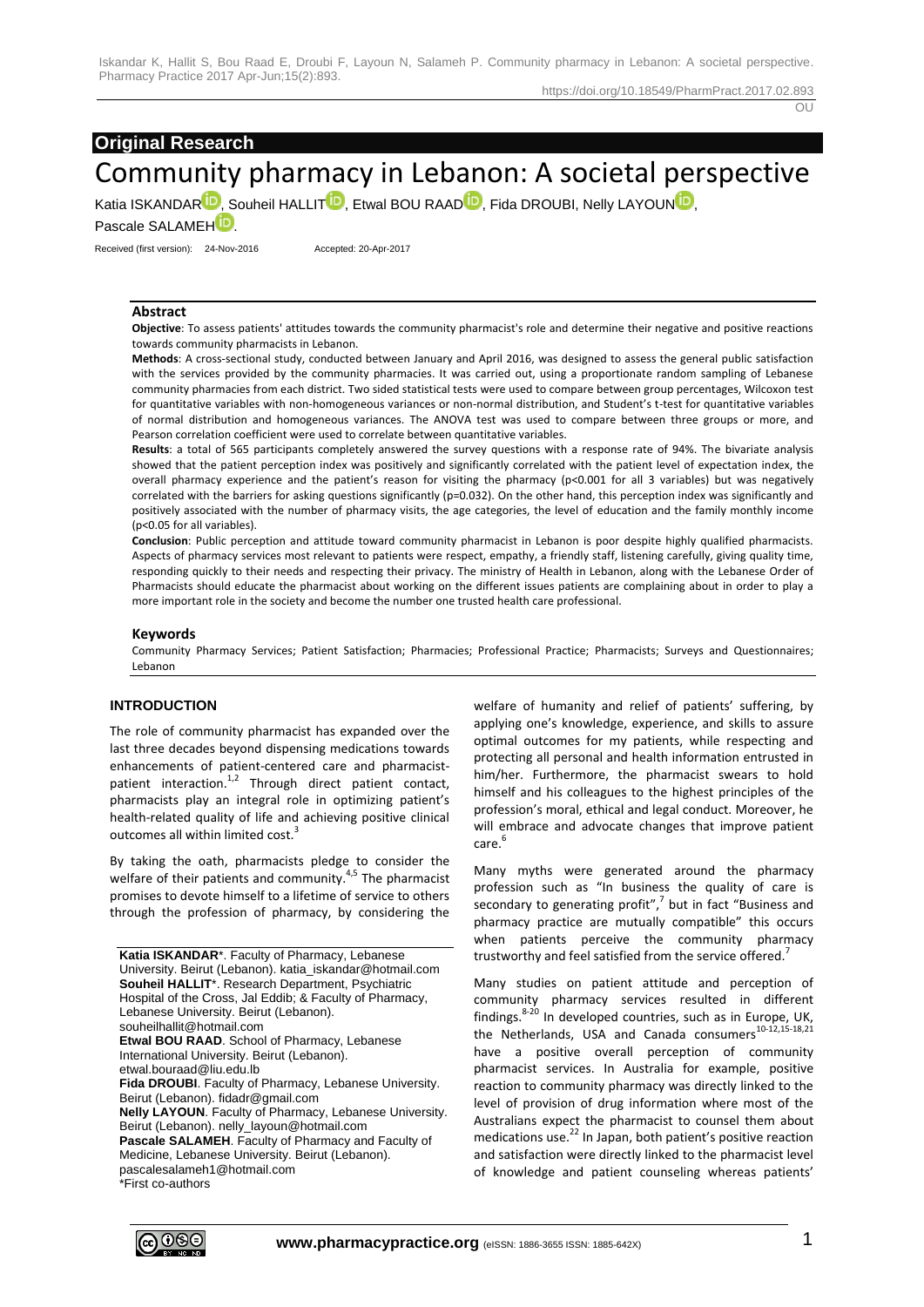expectations involved privacy considerations, waiting times and respect. $^{23,24}$  On the other hand, in the Middle East, the patient attitudes and perception of community pharmacy service were not positive at all countries. In Iraq $^{19}$ , Qatar $^1$ and Kuwait<sup>20</sup>, there are lack of knowledge and appreciation of the pharmacy profession. The public is not aware that pharmacists are involved in monitoring drug therapy, performing health screening, and providing drug information. Other findings in Jordan<sup>9</sup> showed that patient perception for community pharmacy services is affected by insufficient time and patient interaction. On the other hand, the image and professional performance of community pharmacist are improving in Saudi Arabia 8 and positive overall perception of community pharmacists is acknowledged by the Palestinian society.<sup>25</sup> In Dubai (UAE), community pharmacists are also positively perceived and directly linked to pharmacist's knowledge and other factors such as attire, nationality, age, and pharmacy location.<sup>13</sup>

Based on the cognitive perspective, a role is formulated from different societal expectations on an individual occupying a specific position. $26,27$  The literature suggests ten standards that patients and customers use to evaluate services: (1) reliability, (2) responsiveness, (3) assurance, (4) empathy, (5) tangibles, (6) friendliness, (7) fairness, (8) control, (9) options, and (10) alternatives.<sup>26-33</sup> Through these standards, the pharmacist's perceived image is enhanced, thus profitability. Therefore, providing quality customer service in a pharmacy requires understanding the aspects of pharmacy services relevant to the patients at specific community, and subsequently focusing on improving those aspects.

Lebanon is a small country in the Middle East with a population of around four million people and 2897 community pharmacies with a ratio of 66.06 pharmacies per 100,000 inhabitants.<sup>31</sup> Pharmacy students can graduate with a bachelor in pharmacy degree (5-year pharmacy program) or a PharmD. degree (6-year pharmacy program), with the possibility of higher education to obtain a masters or a doctor of philosophy (PhD) degree. Community pharmacies are privately owned on profit basis, and they are the only legal provider of prescription and nonprescription drugs to the Lebanese community. According to the Lebanese Order of Pharmacists (LOP) and the Ministry of Public Health (MOPH) laws, a MOPH-licensed and LOP-registered pharmacist should be present at all times during the pharmacy's opening hours. In addition, a technician can dispense a medication to the patient without consulting the pharmacist on duty. It is important to note that the Lebanese patients can buy any noncontrolled medication as over the counter products, despite its classification as a prescription medication in other countries.<sup>8</sup>

According to our knowledge, there are no studies or clear understanding on patient attitudes and perceptions for pharmacist's services in Lebanon. The objectives of this study are to assess the public's attitudes towards the community pharmacist's role in Lebanon and to determine the public's negative and positive reactions towards community pharmacists in Lebanon.

#### **METHODS**

#### **General study design**

This cross-sectional study, conducted between January and April 2016, was designed to assess the general public satisfaction with the services provided by the community pharmacies at different Lebanese districts. It was carried out, using a proportionate random sampling of Lebanese community pharmacies from each district. A list of pharmacies was provided by the Lebanese Order of Pharmacists (LOP). We categorized the pharmacies per district and assigned a number to each community pharmacy in the order it appears on the LOP list. We used the program for the randomization process. An equal number of pharmacies was chosen from each district. The study received the approval of the Lebanese International University's Institutional Review Board.

#### **Sample size calculation**

A minimal sample of 318 patients was targeted to allow for adequate power for bivariable and multivariable analyses to be carried out according to the Epi info sample size calculations 33 with a population size of 4 million in Lebanon, a 34% expected frequency of patient satisfaction 34 and a 5% confidence limits. Lebanese patients entering the community pharmacies aged 18 years and above were enrolled in the study.

#### **Data collection process**

After a pilot study on twenty individuals to ensure questions were properly phrased, the data collection process started. To ensure consistency in the data collection, all survey team members underwent a training session on survey administration. Each investigator obtained the approval of the pharmacy owner to approach the patient. The investigator approached patients randomly; Patient's oral and written consents were obtained before entering the study. Each patient filled a self-administered questionnaire within approximately 20 minutes. The patients had the choice to accept or refuse to answer the questionnaire. At the end of the process, the completed questionnaires were collected back for data entry.

#### **The questionnaire**

The questionnaire was in Arabic language, the native language in Lebanon. The questions used were adopted from similar studies done at different Middle Eastern and European countries.<sup>1,8,9,11-15,19</sup>

The study questionnaire was divided into multiple parts: The first part includes the patient's sociodemographic characteristics including age, gender, marital status, level of education and residential area. The second part consists of patient positive and negative reactions towards the pharmacists as well as patient overall experience. This includes questions related to patient's expectations of a good pharmacy service, patient's perception of the pharmacist role in the community and about the barriers between the patient and the pharmacist.

The third part included a 3-point Likert scale to assess further the extent to which patients agreed with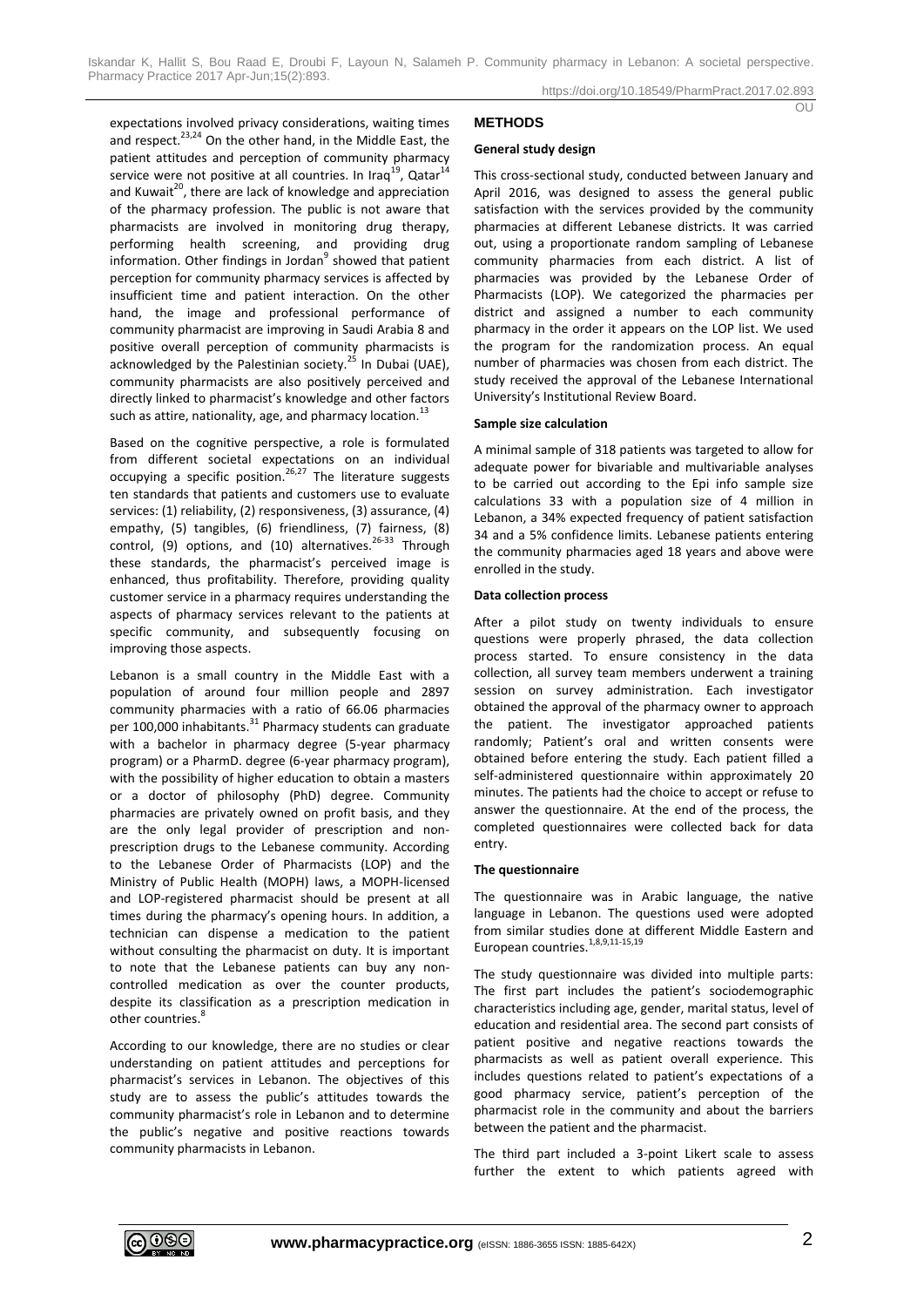https://doi.org/10.18549/PharmPract.2017.02.893

 $\overline{O}$ 

statements related to the pharmacist's roles in the community.

A Patient Perception Index was created by adding the score of each question that constitute the part of the questionnaire about the patient positive perception for the pharmacist role in the community pharmacies concerning counseling about drug use, administration, side effects, checking for drug-drug and drug-food interactions, counseling about the disease, diagnosis of the problem and the given treatment, checking for accuracy of the prescription with regard to drug name and dose, referring the patient to a physician or a hospital, advising about nonpharmacological treatment, listening to patient's problems, following up with the patient about their conditions, the ability to give injections and to be able to interpret laboratory tests results and dispensing the right ordered medication only. A higher index indicates a more positive perception, with a score varying between 0 and 14. Same applies for the level of expectation index (score between 0 and 11), barriers for asking questions (score between 0 and 7), the patient's pharmacy experience (score between 0 and 9) and the reason for visiting the pharmacy (score between 0 and 12) (see attached questionnaire). The questionnaire was adopted from similar studies done at different Middle Eastern and European countries and tailored according to the conceptual model dimensions perceptions, expectations and reactions.<sup>1,8,9,11-15,19,26</sup>

| Table 1. Sociodemographic characteristics of the participants<br>$(N = 565)$ |               |  |  |  |
|------------------------------------------------------------------------------|---------------|--|--|--|
| <b>Factor</b>                                                                | Frequency (%) |  |  |  |
| Gender                                                                       |               |  |  |  |
| Males                                                                        | 246 (43.5%)   |  |  |  |
| Females                                                                      | 319 (56.5%)   |  |  |  |
| Age category                                                                 |               |  |  |  |
| 18-30                                                                        | 224 (39.6%)   |  |  |  |
| 31-40                                                                        | 131 (23.2%)   |  |  |  |
| 41-50                                                                        | 93 (16.5%)    |  |  |  |
| 51-65                                                                        | 79 (14%)      |  |  |  |
| More than 65                                                                 | 38 (6.7%)     |  |  |  |
| <b>Marital status</b>                                                        |               |  |  |  |
| Single                                                                       | 223 (39.5%)   |  |  |  |
| Married                                                                      | 342 (60.5%)   |  |  |  |
| Current family size                                                          |               |  |  |  |
| Living alone                                                                 | 24 (4.2%)     |  |  |  |
| 2 members                                                                    | 54 (9.6%)     |  |  |  |
| 3 members                                                                    | 122 (21.6%)   |  |  |  |
| 4 members                                                                    | 153 (27.1%)   |  |  |  |
| More than 4 members                                                          | 212 (37.5%)   |  |  |  |
| Level of education                                                           |               |  |  |  |
| No school                                                                    | 49 (8.7%)     |  |  |  |
| Less than 8 years                                                            | 88 (15.6%)    |  |  |  |
| Finished school                                                              | 109 (19.3%)   |  |  |  |
| University degree                                                            | 232 (41.1%)   |  |  |  |
| Post graduate degree                                                         | 87 (15.4%)    |  |  |  |
| Work status                                                                  |               |  |  |  |
| No                                                                           | 222 (39.3%)   |  |  |  |
| Yes                                                                          | 334 (59.1%)   |  |  |  |
| <b>Disabled</b>                                                              | 9(1.6%)       |  |  |  |
| Family monthly income                                                        |               |  |  |  |
| No current income                                                            | 52 (9.2%)     |  |  |  |
| Less than 1 million LL (666 USD)                                             | 99 (17.5%)    |  |  |  |
| Between 1-3 million LL (666-2000 USD)                                        | 250 (44.2%)   |  |  |  |
| More than 3 million LL (> 2000 USD)                                          | 164 (29%)     |  |  |  |

#### **Statistical analysis**

Data entry was performed by one person who was not involved in the data collection process. Statistical analysis was performed using SPSS software, version 22. Percentages were shown for qualitative variables, while means and standard deviation were given for quantitative variables. Two sided statistical tests were used to compare between group percentages, Wilcoxon test for quantitative variables with non-homogeneous variances or non-normal distribution. The ANOVA test was used to compare between three groups or more, and Pearson correlation coefficient were used to correlate between quantitative variables. A p-value of 0.05 was considered statistically significant. To confirm the conceptual model questionnaire construct validity in the Lebanese population, a factor analysis was conducted on eleven questions concerning the patient's level of expectations, fourteen questions concerning patient's perception and seven questions concerning patient's barriers for asking questions. The main aim of these questions is to explain the correlations among these factors and patient's satisfaction from pharmacy services.

The factor analysis was conducted using the principal component analysis technique, with a promax rotation since the extracted factors were found to be significantly correlated. The Kaiser-Meyer-Olkin measure of sampling adequacy and Bartlett's test of sphericity were ensured to be adequate. The retained number of factors corresponded to Eigenvalues higher than one. Moreover, Cronbach's alpha was recorded for reliability analysis for the different subscale factors.

## **RESULTS**

A total of 600 surveys were distributed to take the refusal rate into account, and a total of 565 participants (from 42 community pharmacies) completely answered the survey questions, with a percentage of completed questionnaire used for analysis of 94% (6% refusal rate).

Table 1 summarized the patients' sociodemographic characteristics. The respondents were all Lebanese citizens, with the majority of them aging between 18-30 years old. Our sample included mostly females (56.5%). The majority of respondents were married (60.5%); 37.5% had a family size of 4 persons and more and 44.2% of respondents had an income of less than three millions Lebanese Liras (2000 USD) per month; 41.1% had a university degree and 39.3% of respondents were not working.

We calculated the reliability of each scale to assess the quality of our data. We obtained high Cronbach alphas for all scales as follows: level of expectation scale (0.921), patient perception scale (0.926), patient's experience scale (0.804), and patient's barrier scale (0.755).

Respondents showed a broad range of expectations from pharmacy services with approximately similar response rates based on intangibles like respect (38.8%), empathy (41.4%), quick response to questions (42.8%) and quick services (40.5%) as well as good counseling (39.6%), in addition to tangibles like the presence of pharmacist at all time in the pharmacy (39.5%) as well as the availability of

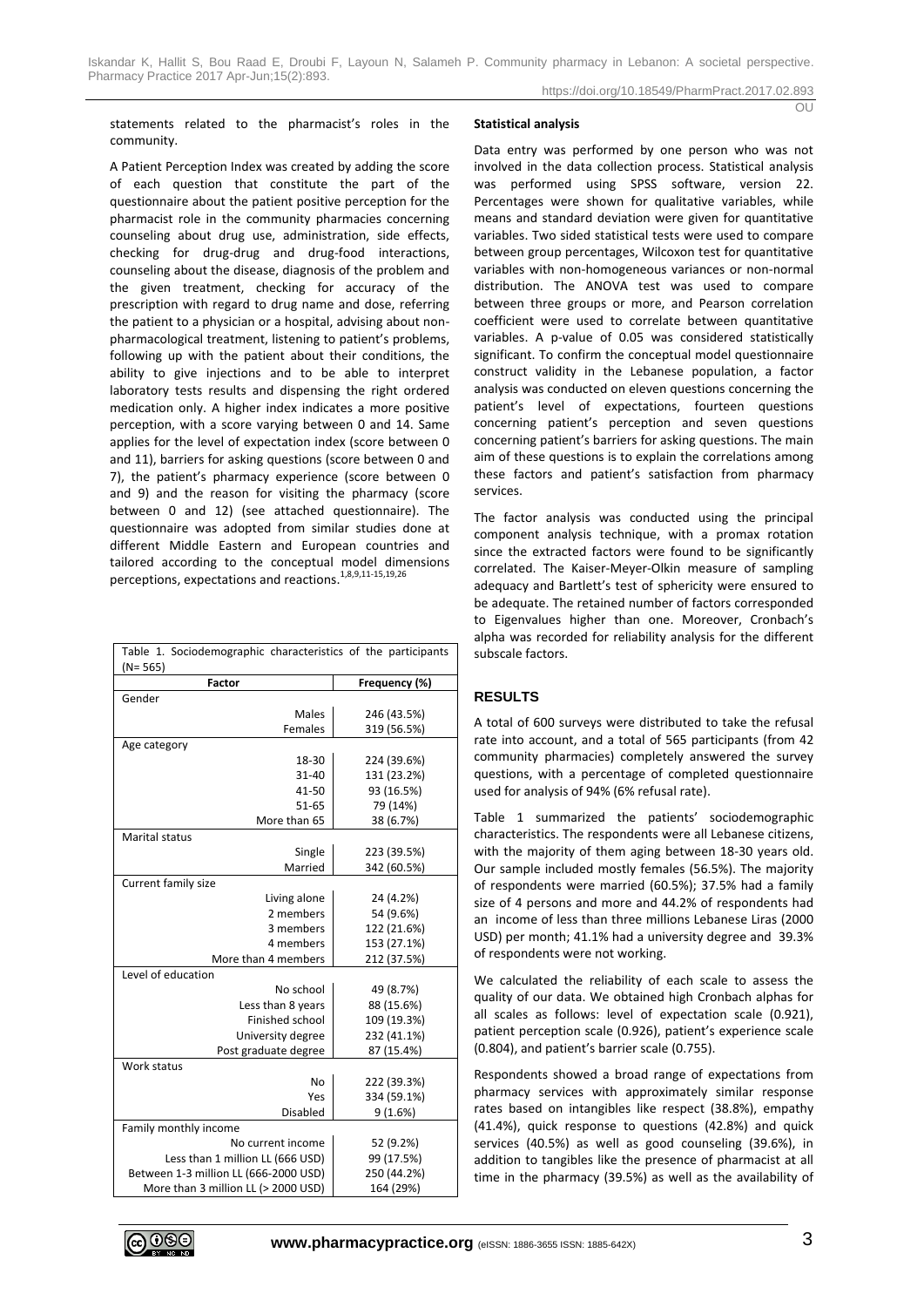| Table 2. Correlation between parameters and the perception |                    |         |  |  |
|------------------------------------------------------------|--------------------|---------|--|--|
| index.                                                     |                    |         |  |  |
| Factor                                                     | <b>Correlation</b> | p-value |  |  |
| Level of expectation index                                 | 0.878              | < 0.001 |  |  |
| Barriers for asking questions                              | $-0.09$            | 0.032   |  |  |
| Pharmacy experience                                        | 0.733              | < 0.001 |  |  |
| Reason for visiting the pharmacy                           | 0.81               | < 0.001 |  |  |

any requested product (41.1%) and providing services other like measuring blood pressure (40%) and home services (46.9%).

Patients' perception of a community pharmacist as the one who counsels about drug use and administration (37.7%), dispenses the right physician's order (39.3%), checks drug interactions (42.3%), listens to patients' problems (46%), counsels about the diseases (46.9%), diagnoses the problem, gives the appropriate treatment (48.5%), gives the non-pharmacological advice (47.4%), follows-up with the patient conditions (47.8%). In addition 38.9% of the respondents want the pharmacist to give injections when needed and interpret laboratory results (47.4%).

The results showed that as much as 55.9% of respondents do not trust the pharmacist while 45.7% considered that the pharmacist lacks the knowledge or had no time to counsel (46.5%). Other answers were related to the pharmacist's attitude, like patient fear of intimidation (47.8%) or pharmacist negative behavior (49.4%).

Respondents revealed that the pharmacist asks them about their past medical history in 57% of the times, their current problem and concurrent treatment in 48.3% and 47.1% of the times respectively. 43.7% of the respondents answered that the pharmacist advises them about the use of medications, non-pharmacologic treatment (51%), potential drug interactions (47.6%) and explains about complications of their diseases (46.9%) and follow-up schedule (47.4%) or refers them to a physician or a hospital when needed (41.1%).

In order to further assess the extent of response rates, a 3 point Likert scale was used to assess patient's opinion. The results revealed that only 40.4% of respondents agreed that the pharmacist listens carefully or gives them enough time (34%) or even responds quickly (40%), or gives valuable information (40.2%). In addition, 42.5% agreed that the pharmacist respects their privacy and 37% of these pharmacists encourage further questions.

The results also showed that the main reason for visiting a pharmacy is because of the parking availability and the pharmacy reputation (46.2% for both variables), the location proximity (44.6%), the good service and the

| Table 3. Bivariate analysis of the perception index-description of numbers and mean (SD of parameters. |               |             |         |  |
|--------------------------------------------------------------------------------------------------------|---------------|-------------|---------|--|
| <b>Factor</b>                                                                                          | Num. patients | Mean (SD    | p-value |  |
| Number of visits to the pharmacy                                                                       |               |             | 0.069   |  |
| Once per week                                                                                          | 133           | 6.79(5.21)  |         |  |
| More than once per week                                                                                | 118           | 5.17(4.70)  |         |  |
| Once per month                                                                                         | 166           | 6.03(4.92)  |         |  |
| Less than once per month                                                                               | 148           | 6.30(4.87)  |         |  |
| Pharmacy visiting site                                                                                 |               |             | < 0.001 |  |
| Same pharmacy each time                                                                                | 325           | 6.86(5.22)  |         |  |
| Different pharmacy depending on the situation/circumstances                                            | 239           | 5.09(4.36)  |         |  |
| Age category                                                                                           |               |             | < 0.001 |  |
| 18-30                                                                                                  | 224           | 4.90 (4.40) |         |  |
| 31-40                                                                                                  | 131           | 6.33(4.92)  |         |  |
| 41-50                                                                                                  | 93            | 6.57(5.17)  |         |  |
| 51-65                                                                                                  | 79            | 7.21(5.24)  |         |  |
| More than 65                                                                                           | 38            | 8.94(5.18)  |         |  |
| Current family size                                                                                    |               |             | 0.318   |  |
| Living alone                                                                                           | 24            | 6.91(5.17)  |         |  |
| 2 members                                                                                              | 54            | 5.05(4.82)  |         |  |
| 3 members                                                                                              | 122           | 6.36(5.19)  |         |  |
| 4 members                                                                                              | 153           | 6.51(5.28)  |         |  |
| More than 4 members                                                                                    | 212           | 5.83(4.54)  |         |  |
| Level of education                                                                                     |               |             | 0.005   |  |
| No school                                                                                              | 49            | 8.97(5.55)  |         |  |
| Less than 8 years                                                                                      | 88            | 5.90(5.11)  |         |  |
| Finished school                                                                                        | 109           | 5.94(4.53)  |         |  |
| University degree                                                                                      | 232           | 5.64(4.75)  |         |  |
| Post graduate degree                                                                                   | 87            | 6.11(5.01)  |         |  |
| Work status                                                                                            |               |             | 0.091   |  |
| No                                                                                                     | 222           | 6.31(4.92)  |         |  |
| Yes                                                                                                    | 334           | 6.06(4.99)  |         |  |
| Disabled                                                                                               | 9             | 2.44(2.07)  |         |  |
| Family monthly income                                                                                  |               |             | 0.033   |  |
| No current income                                                                                      | 52            | 6.67(5.66)  |         |  |
| Less than 1 million LBP                                                                                | 99            | 7.05(5.08)  |         |  |
| Between 1-3 million LBP                                                                                | 250           | 6.03(4.90)  |         |  |
| More than 3 million LBP                                                                                | 164           | 5.46(4.63)  |         |  |
| Gender                                                                                                 |               |             | 0.576   |  |
| Male                                                                                                   | 246           | 5.97(4.96)  |         |  |
| Female                                                                                                 | 319           | 6.20(4.94)  |         |  |
| 1500 LBD about 1 USD                                                                                   |               |             |         |  |

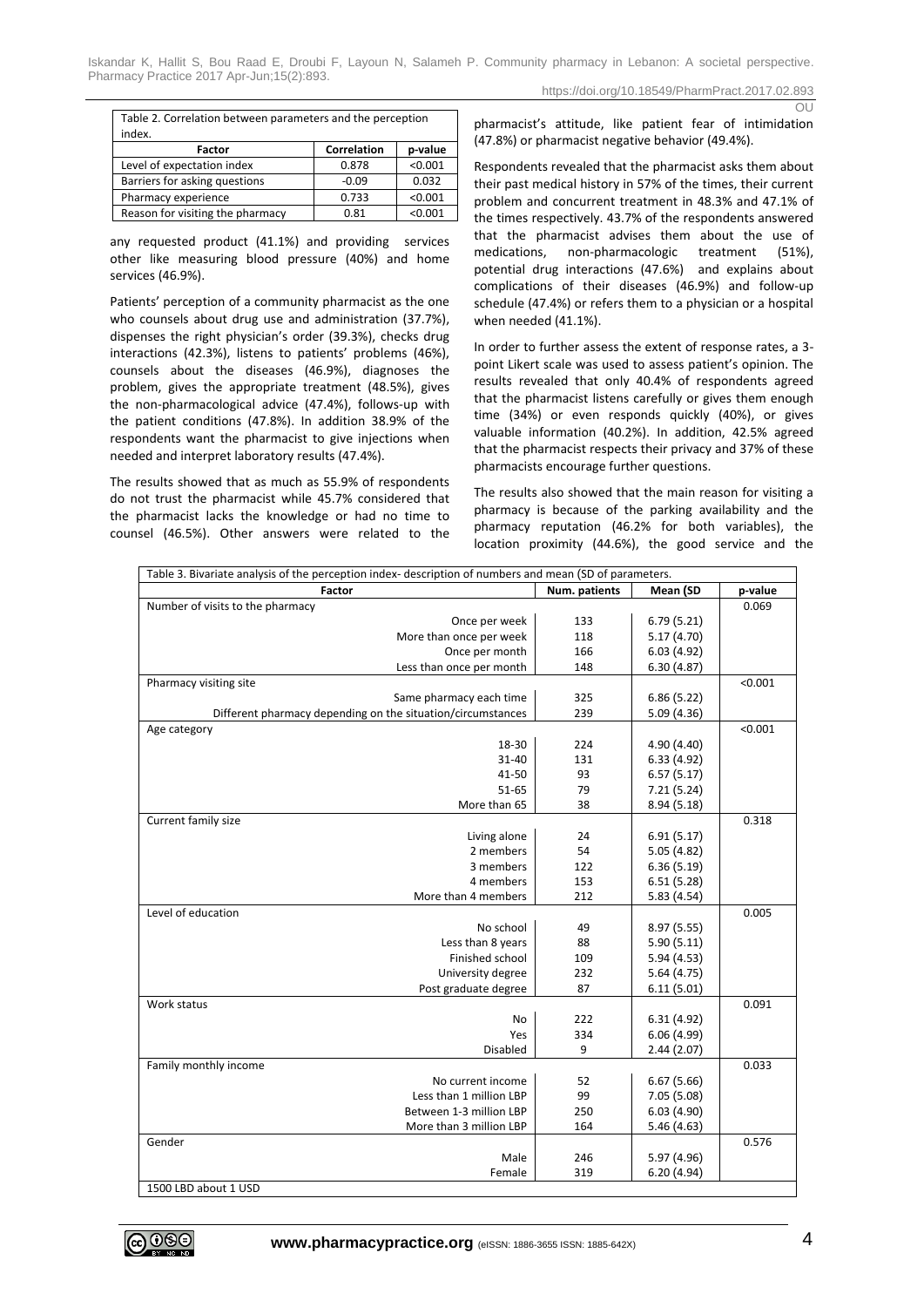availability of a large variety of products (43.5% and 43.4% respectively) or even because of the discounts and better prices (39.8%).

The number of visits varied almost equally between once per week or more to less than once per month; 57.5% of the participants showed loyalty to the same pharmacy.

The mean score for the level of expectations index was 4.55 (SD=4.04), while that of the patient perception index was 6.10 (SD=4.95). Furthermore, the mean score for the barriers for asking questions index was 3.27 (SD=2.29), as compared to 5.36 (SD=4.04) for the index for the main reason for visiting the pharmacy. As for the pharmacy experience index, the mean score was 4.30 (SD=3.04).

The bivariate analysis showed that the patient perception index was positively and significantly correlated with the patient level of expectation index, the overall pharmacy experience and the patient's reason for visiting the pharmacy (p<0.001, for all 3 variables) but was negatively correlated with the barriers for asking questions significantly (p=0.032) (Table 2).

On the other hand, this perception index was significantly and positively associated with the pharmacy visiting site, the age categories, the level of education and the family monthly income (p<0.05 for all variables) (Table 3).

## **DISCUSSION**

This study is the first known in Lebanon to assess community pharmacy from a societal perspective and to examine the general public's attitudes, views, and practices regarding community pharmacy services. The results of the survey showed that the public expectations of a good service is similar to the findings in the literature<sup>28,29</sup> where intangible standards including respect, empathy, good counseling and quick response to questions in addition to tangible standards like availability of options, better prices and at-home services were equally valued. The survey also showed that the Lebanese public has a poor understanding of the role and the services provided by the community pharmacist, similar to the findings of El Hajj *et al*. <sup>14</sup> that also encompasses additional services valued by the public like giving injections and interpreting laboratory results that are not validated or accepted by the pharmacy law. If the transition to pharmaceutical care is to occur successfully in Lebanon, considerable efforts should be made by the Lebanese Order of Pharmacists to raise public expectations about their professional role and must demonstrate the potential benefits of extending pharmacists' contributions to the medication use process beyond ensuring accurate dispensing and providing basic counseling.

In addition, the study showed the Lebanese society has a poor image of the pharmacists, as shown by a low level of trust in the pharmacist, the thought of them as not qualified enough to advise about appropriate use of medications and not being a reliable source for health advice or in case of emergency. This confirms previous findings of earlier surveys from other developing countries<sup>8,19,25</sup> This might be due to some bad experiences witnessed by the participants with some pharmacists, or a public lack of knowledge about the pharmacists' potentials, expertise and the variety of services they can deliver at their pharmacies. The Lebanese Order of Pharmacists can play an essential role in educating the public about the ease of pharmacist's availability, expertise and educational knowledge.

The assessment of barriers for patients in asking questions to the pharmacist showed that the constant absence of the pharmacist at the pharmacy, the lack of time for counseling, the pharmacist's attitude that generates fear of intimidation, pharmacist negative behavior, lack of privacy and the alarming result related to lack of knowledge, all of which reflect the poor perception of community pharmacist at the Lebanese society. These findings are opposite to the ones of El Hajj *et al*. <sup>14</sup> that showed that overall respondents had positive attitudes toward the community pharmacist in Qatar. These findings might be due to current economic situation or lack of staff members; in general only one or two persons are present during one shift at the Lebanese pharmacies. If pharmacists are less involved in medication dispensing, they will have more time for patient centered pharmacy services.

Less than 30% of the patients visited the community pharmacy at least once a month. This does not correlate well with the frequency of community pharmacy visits cited in other studies in Qatar (52%), Jordan (67.4%), Northern Ireland (67.7%), Malta (70.8%), and the United Kingdom  $(74.6\%)$ .<sup>9,14,15</sup> However, more than half of them are loyal to the same pharmacy.

Less than half of the respondents agreed that the pharmacist gives them thorough counseling concerning drug-drug and drug-food interactions, medications side effects, potential complications of the disease, etc. But in fact, counseling is considered one of the main pillars of the pharmaceutical care and is vital for achieving the best therapeutic outcome. Pharmacists would probably assume that the patient has already the required information from his physician. To note that counseling is mandatory in Canada and the United States, giving the opportunity to the patient to get all the required information about his disease and treatment before leaving the pharmacy.<sup>33</sup>

In addition, 42% agreed that there is no privacy area inside the pharmacies. This might be a major barrier for the patient to consult the pharmacist, in opposite to developed countries where a specific private consultation area is available for the patients. We suggest this aspect to be taken into consideration by community pharmacists in Lebanon.

One of the major findings in this study indicated that individuals with middle to low family incomes were more likely to be satisfied with pharmacy services, consistent with the findings from previous studies.<sup>34,35</sup> We believe that patient satisfaction in association with financial status can be a more complicated matter and may not be sufficiently explained by family income or spending on health care expenses without considering the insurance structure or health care system of each society.

Our findings suggested that illiterate patients and those with university level of education had the highest perception towards the community pharmacist. These data show a change in the profile of patients that attended

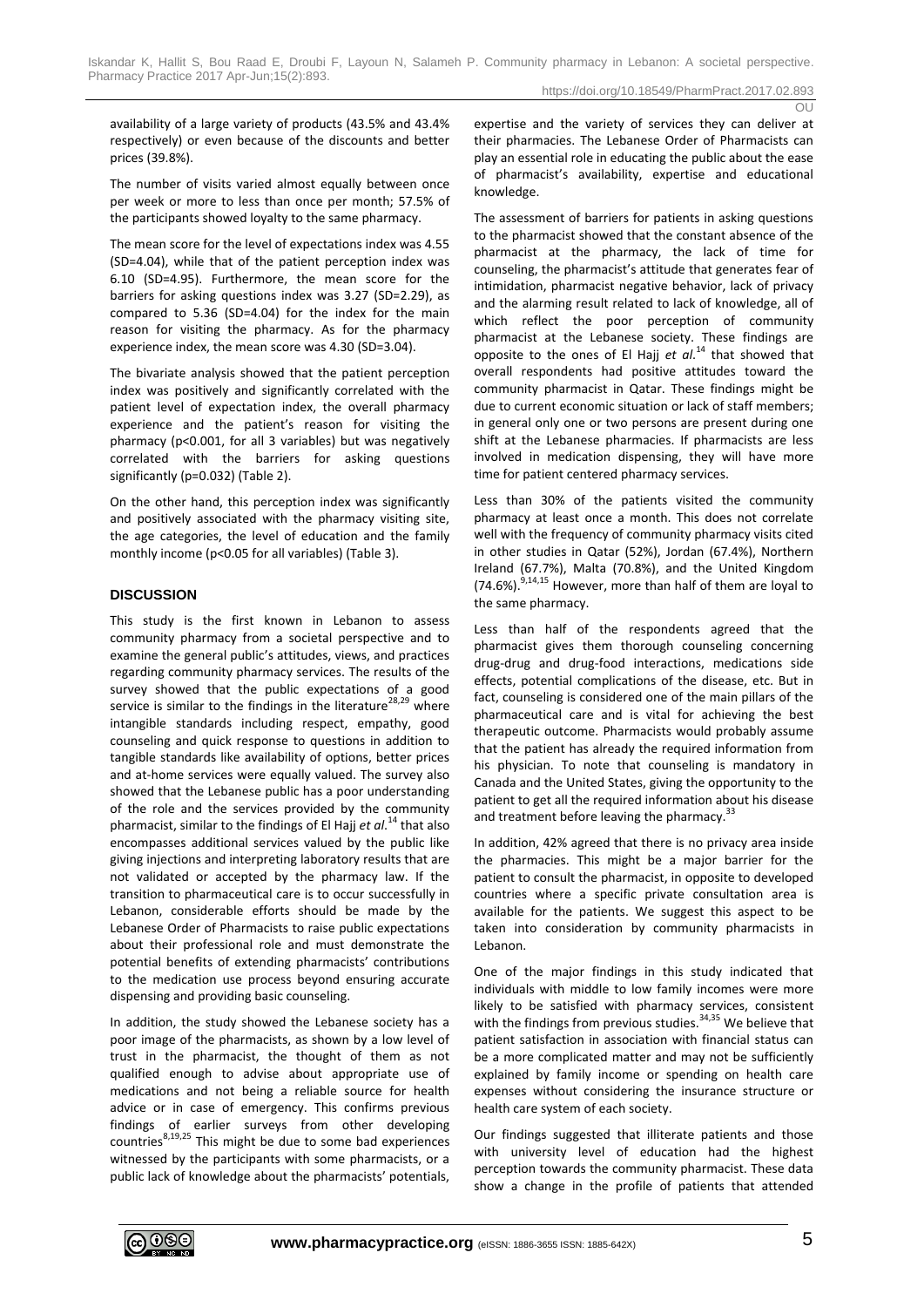public pharmacies. The majority of former studies showed a predominance of users and/or carers with low education.<sup>36</sup> However, as in the present work, there are reports of a prevalence of individuals with higher-level education.<sup>37,38</sup> Satisfaction is also related to higher education since this may be related to better understanding about drugs and/or better access to information other than the pharmacist, such as physicians, thus improving treatment adherence.<sup>39</sup>

Elderly patients were more likely to have a higher perception towards the community pharmacist compared to other age groups, similar to the results of Ibrahim et al 19. In addition, a higher perception score was seen in patients using the same pharmacy, in agreement with a previous study<sup>40</sup>; using a single community pharmacy may create close patient-pharmacist relationships and improve health outcomes. However, patients might also prefer going to multiple pharmacies because of price concerns and insurance diversification. 40

#### **Limitations**

Our study, like in all studies, has its limitations. The test used in this study was not validated among the Lebanese population. The small sample size might not be representative of the whole population since we don't have the results per pharmacy location. Another limitation is related to patients' bias toward the pharmacy they are accustomed to visit. In addition, elderly patients were reluctant to participate in the survey, and thus underrepresented, compared to respondents from different age groups which is also a limitation because the data findings cannot be generalized adequately. Since older subjects are not represented, this might explain some of the negative views. Moreover, we did not determine if the pharmacist was too busy to interact with patients, in other terms, how busy the pharmacist was and how many prescriptions or public requests he was handed on average

 $\overline{O}$ daily or weekly. We did not assess the number of prescriptions taken by each patient. It is not clear how much information the public has on the use of the pharmacist. These patients may not interact with the pharmacist as much due to lack of use of medications.

#### **CONCLUSIONS**

Public perception and attitude toward community pharmacist in Lebanon is poor despite highly qualified and dedicated pharmacists. Aspects of pharmacy services most relevant to patients were respect, empathy and a friendly staff, listening carefully, giving quality time, responding quickly to their needs and respecting their privacy. Focusing on those aspects can enhance pharmacy image and build a longtime relation based on trust. In addition, the Order of Pharmacists in Lebanon, the Ministry of health and community pharmacists can collaboratively play a crucial role in enforcing the established laws including continuous education, pharmacy accreditation and in enhancing public awareness about the role of the pharmacist in the community in order to secure patient safety and enhance the public perception of the community pharmacist as a healthcare professional.

#### **ACKNOWLEDGMENTS**

All students from Lebanese International University who helped in the data collection.

#### **CONFLICT OF INTEREST**

None declared.

#### **FUNDING**

None.

# **References**

- 1. Sabater-Galindo M, Ruiz de Maya S, Benrimoj SI, Gastelurrutia MA, Martinez-Martinez F, Sabater-Hernandez D. Patients' expectations of the role of the community pharmacist: Development and testing of a conceptual model. Res Social Adm Pharm. 2017;13(2):313-320. doi: [10.1016/j.sapharm.2016.04.001](https://doi.org/10.1016/j.sapharm.2016.04.001)
- 2. American Pharmacist Association (1998). ASHP Statement on Pharmaceutical Care. Medication Therapy and Patient Care: Organization and Delivery of Services-Statements. Available at: <http://www.ashp.org/doclibrary/bestpractices/orgstpharmcare.aspx> (accessed 26-Nov-2016).
- 3. Guirguis LM, Chewning BA. Role theory: literature review and implications for patient-pharmacist interactions. Res Social Adm Pharm. 2005;1(4):483-507. doi[: 10.1016/j.sapharm.2005.09.006](https://doi.org/10.1016/j.sapharm.2005.09.006)
- 4. Benner J, Beardsley R; American Pharmaceutical Association Academy of Students of Pharmacy; American Association of Colleges of Pharmacy; Council of Deans Task Force on Professionalism. White paper on pharmacy student professionalism. J Am Pharm Assoc (Wash). 2000;40(1):96-102.
- 5. Stewart DC, George J, Bond CM, Cunningham IT, Diack HL, McCaig DJ. Exploring patients' perspectives of pharmacist supplementary prescribing in Scotland. Pharm World Sci. 2008;30(6):892-897. doi: [10.1007/s11096-008-9248-x](https://doi.org/10.1007/s11096-008-9248-x)
- 6. American Pharmacist Association (2007). Oath of a Pharmacist. Available at: [https://www.pharmacist.com/oath](https://www.pharmacist.com/oath-pharmacist)[pharmacist](https://www.pharmacist.com/oath-pharmacist) (accessed 26-Nov-2016).
- 7. Tarn DM, Paterniti DA, Wenger NS, Williams BR, Chewning BA. Older patient, physician and pharmacist perspectives about community pharmacists' roles. Int J Pharm Pract. 2012;20(5):285-293. doi: [10.1111/j.2042-7174.2012.00202.x](https://doi.org/10.1111/j.2042-7174.2012.00202.x)
- 8. Al-Arifi MN. Patients' perception, views and satisfaction with pharmacists' role as health care provider in community pharmacy setting at Riyadh, Saudi Arabia. Saudi Pharm J. 2012;20(4):323-330. doi[: 10.1016/j.jsps.2012.05.007](https://doi.org/10.1016/j.jsps.2012.05.007)
- 9. Al-Wazaify M, Matowe L, Albsoul-Younes A, Al-Omran OA. Pharmacy education in Jordan, Saudi Arabia, and Kuwait. Am J Pharm Educ. 2006;70(1):18.
- 10. Briesacher B, Corey R. Patient satisfaction with pharmaceutical services at independent and chain pharmacies.. Am J Health-Syst Pharm. 1997;54(5):531-536.